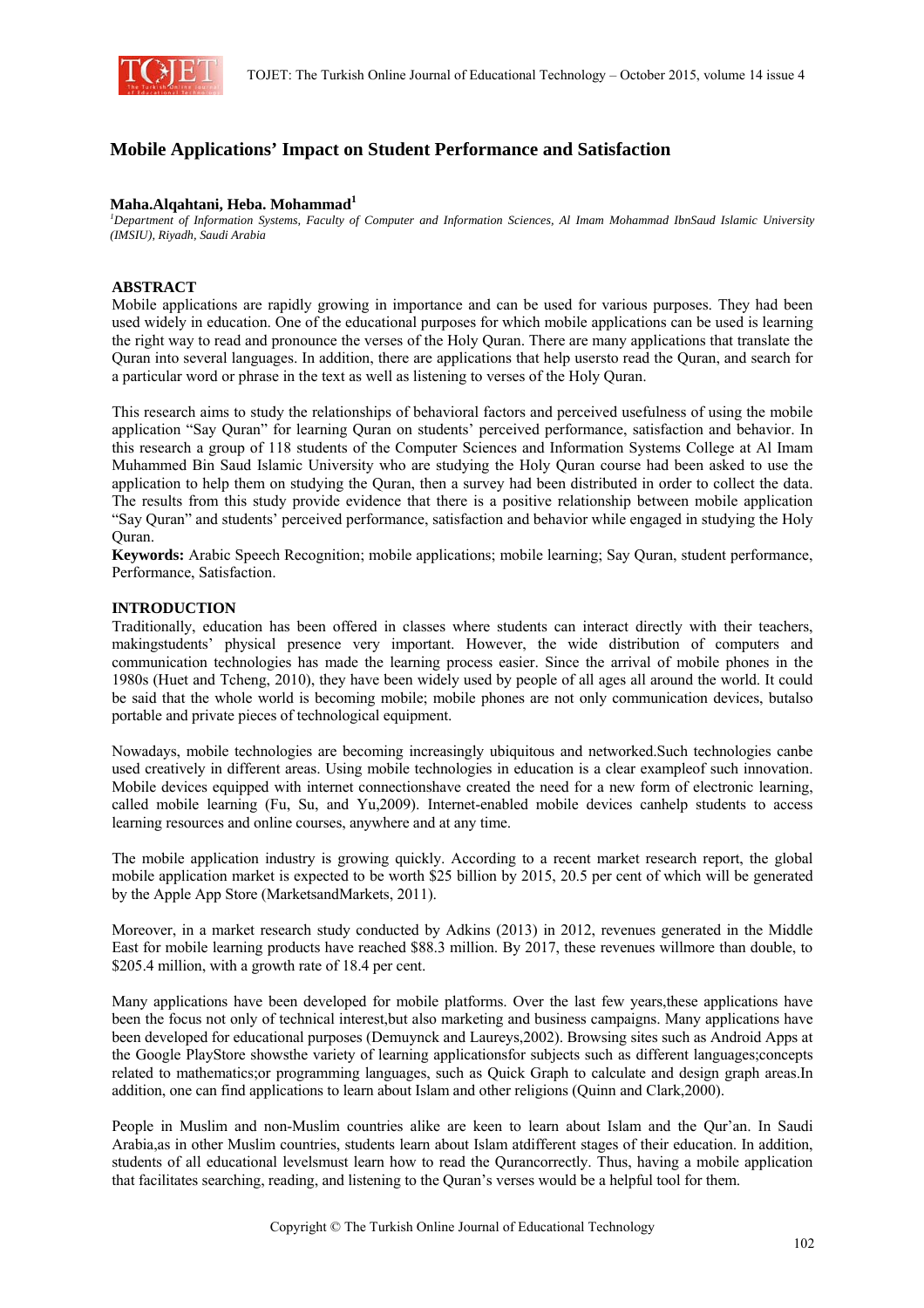

With the above in mind, the objective of this study is to investigate the impact of the Say Quran mobile application (Alqahtani and Fayyoumi, 2013) as a learning tool for students enrolled at Al Imam Muhammed Bin Saud Islamic University,studying and learning Holy Quran. The impact ofthe Say Quran application is reflectedin the students' performance, satisfaction, behavior, and motivation to use the application.

The following sections presenta literature review and outline of the study's methodology. Then, data analysis and resultsare presented.The paper ends with adiscussion and conclusion.

# **LITERATURE REVIEW**

Recently, many researchers have focused on mobile learning and its environment. Some researchers have defined the difference between e-learning and mobile learning, saying thate-learning is a learning process which is supported by digital electronic tools and media, and by analogy, m-learning is e-learning that uses mobile devices and wireless transmission (Pinkwart*et al,*2003,). M-learning functions by integrating a number of hardware and software technologies into multimedia applications to facilitate the understanding of educational content, for example, in the form of quizzes or games.A2010 study by Garajat the School of Engineering and Design, Brunel University, United Kingdom, was designed to enhance students' performance and experiences within the BSc Multimedia Technology and Design course. The research presented a number of m-learning application conceptsorganized under the subjects of administration, presentation, feedback, motivation, and innovation. The study found that implementing m-learning is sufficient for students.

Hashimand colleagues(2011)introduced a Java m-learning application tool to review and revise course materials. This application can be used either on-line or off-line. The on-line feature helped users to access learning material through a certain URL, while the off-line feature helped users to access learning content via the application, which had been installed on their mobile devices. This application mainly focused on three subject areas: science, English, and mathematics. Learners could use the application to review course materials before exams or quizzes.

## **Mobile Learning in Saudi Arabia**

Mobile learning in Saudi Arabia has attracted a great amount of attention from researchers.Alturki's (2013) researchdeals with the use of mobile learning at KSU. The study focused on students and faculties at the university. This research attempts to ensure that King Saud University is ready to employ mobile learning as part of the education process. The study involved a sample of 50 faculties out of 40, and 100 students out of 30,000. The major method of data collection was by questionnaire. The research showed the readiness of faculties and students to use mobile learning as a method of teaching and learning.Another survey by Al-Fahadwas conducted at King Saud University to measure the attitudes and perceptions of undergraduate students toward using mobile technology in education. The results of the research showed the possibility of improving education by enhancing methods of mobile teaching/learning (Al-Fahad, 2009). Another study, by Farah and Samiul (2011), reviewed the technological challenges of mobile learning in Saudi Arabia. They applied a questionnaire to a group of 131 undergraduate students, finding that more than 75 per cent of them responded positively to m-learning's flexibility and communication capabilities. However, some students required training in order to benefit from this new learning environment.

#### **Acceptance model of mobile learning**

A large number of studies have explored factors that influence human attitudes toward using and accepting new technologies. Researchers have employed well-established models and theories to undertake increasingly in-depth investigations. This includes the theory of reasoned action (TRA) byAjzenand Madden (1986); the technology acceptance model (TAM), which was put forward by (Davis , 1989);Ajzen's theory of planned behavior (TPB), (Ajzen, 1991) and the unified theory of acceptance and use of technology (UTAUT), put forth by Venkatesh et al.(2003 ).Huetand Tcheng (2010) explained the acceptance of m-learning and integrated TAM using perceived enjoyment from the motivational model, and perceived mobility value, as external variables of perceived usefulness. The study found that perceived usefulness and perceived ease of use positively influence students' attitudes toward m-learning.

Wei-Han Tan et al. (2012)developed a conceptual model to examine factors that affect intentions to adopt mlearning in Malaysia. The findings indicated that perceived usefulness, perceived ease of use, and subjective norms can affect one's intention to use mobile learning; gender factors did not appear to show any effects on mlearning usage. Further, Wang et al.(2009) extended the UTAUT model by including perceived playfulness, which is the individual's tendency to interact with the computers, and self-management of learning. The results showed that performance expectancy, effort expectancy, social influence, perceived playfulness, and selfmanagement of learning all had effects on behavioral intention to use mobile learning. Moreover, they also found that age differences moderate the effects of effort expectancy and social influence on using mobile learning, and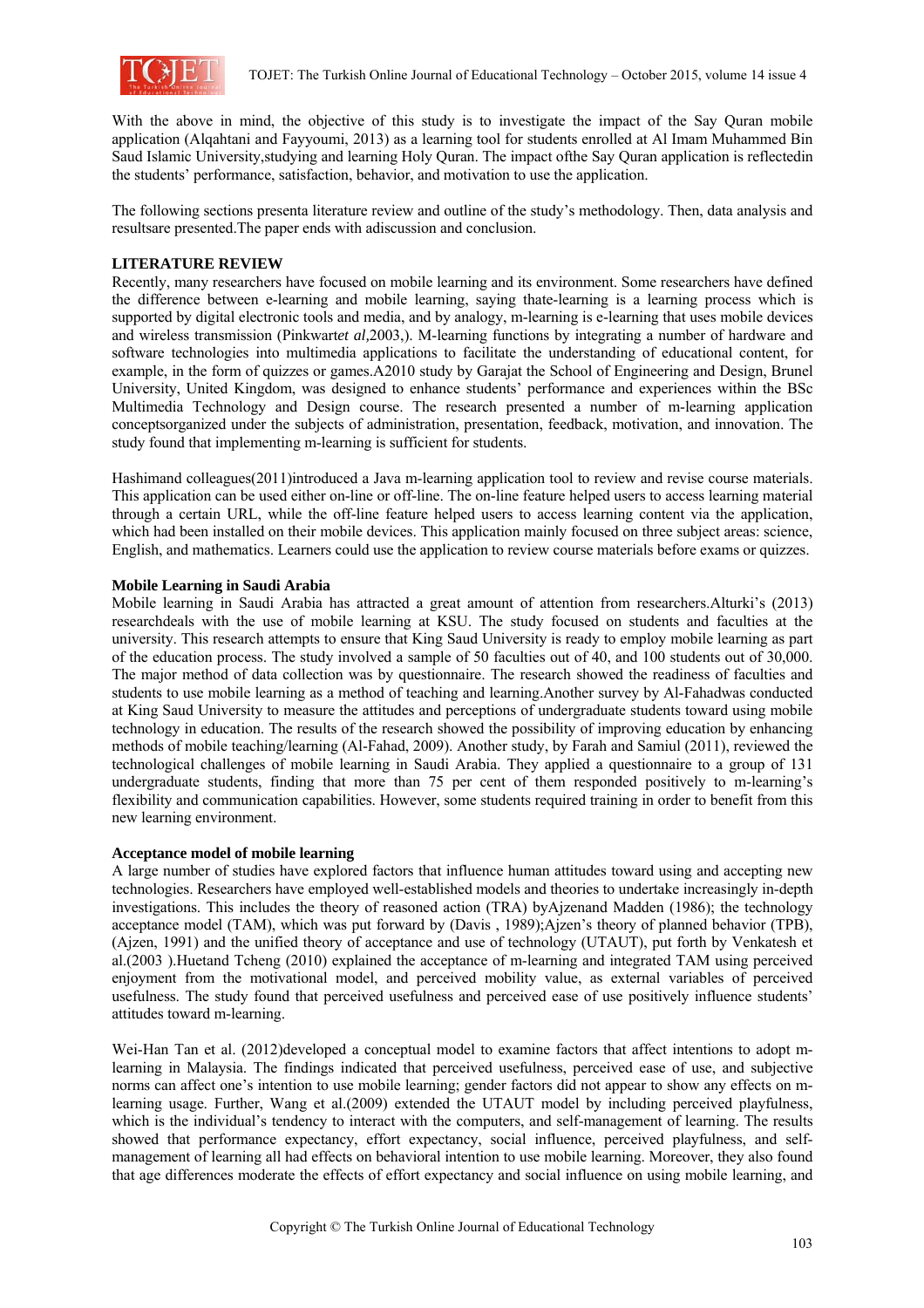

that gender differences moderate the effects of social influence and self-management of using m-learning. In addition, Jairak et al.*(*2009)focused on assessing the acceptance of m-learning in higher education. The results show that only effort expectations and social influences affect students' intention to use m-learning. They also found that performance expectations, effort expectation, and social influences affect the attitudes of students regarding mobile learning.

Kamaruzaman&Zainol(2012)focused on behavioral responses among secondary school students. The authors of the study developed a mobile learning application to teach English. They found that this technology can improve the encouragement and performance of students when they learn English through the use of mobile devices. They also found that the functionality of the m-learning application used, the layout design, the content, and personal motivation all influence behavior positively.Shams(2013) explored the factors that influence the behavior of learners towards the use of m-learning applications. The result of this study showed the important relationship between the utility of m-learning, ease in m-learning, and self-management of the learner, and behavior towards the actual use of m-learning applications.

The usability of mobile learning applications includes some features that differ from other computer systems. These include the mobile context, connectivity, screen size, and different display resolutions. These features can influence usability factors such as effectiveness, efficiency, satisfaction, learnability, memorability, errors, and the cognitive load (Harrison et al., 2013). Another factor that is affected by m-learning applications is learner performance. A study by Vogel et al.(2007) aimed to explore the impact on learning performance. The results of this study showed positive support for learner performance enhancement, with support for constructive alignment as a moderate variable for students who use m-learning technology.

Moreover, an experiment byHamdan& Ben-Chabane(2012)discussed how to improve students' personal skills and performance by using mobile learning applications. They performed the experiment with IT students at UAE University. They found that using mobile learning technology can improve student performance in the educational process.In addition, user satisfaction is influenced by many environmental and individual factors. A study by Hassanein et al. (2010) focused only on factors facilitating student satisfaction with mobile learning. The study presented a model of student satisfaction with mobile learning, showing that both external and internal facilitating factors associated with the mobile learner can influence students' satisfaction with this technology.

## **Say Quran Application**

Say Quran mobile application is an android mobile application that is designed and developed for verbal Quranic verse recognition and identification by listening to part of the verse. This application will facilitate learning the holy Quran. Moreover, it will assist users in efficiently understanding the correct meaning of Quranic verses. In addition, the application will provide the users with an alternative way to study Quran, by simply saying the verse, which would give the user the position, translation and interpretation of the verse.

The application had been developed by using ASR API (Application Programming Interface) which is available in Android OS. The application was implemented using Android Jelly Bean 4.1.2. It needs an Internet connection in order to work properly since it needs to run Google's ASRengine. The application's layout is developed by using Google Layout UI. It also consists of Quran XML, Translation XML and Interpretation XML which is being parsed to SQL Lite Database.

Say Quran mobile application can be used to identify the Arabic speech through the device's microphone, and then the speech will go through the ASR engine to be analyzed to text then will give results back. Then, the application would start a search loop through the Holy Quran to look for the verses that contain that is similar to the spoken words. Those results would be brought back to the user. So, the verse, the name of Surah (chapter) and the verse's number will be shown to the user.

The user can select the appropriate language of interpretation select the context he wants and then would give him a representation of that verse's interpretation and translation to many languages. Since Arabic is a verbal language, developing an Arabic ASR application is considered a very big challenge since there is no enough material on this subject. The following figures can represent the steps of working on Say Quran App. Figure 1 shows the results in two languages with the basic information provided about the verse (In which chapter and the number of verse within the chapter). Figure 2 shows part of the list of different languages that can be selected to show the interpretations (Alqahtani and Fayyoumi, 2013)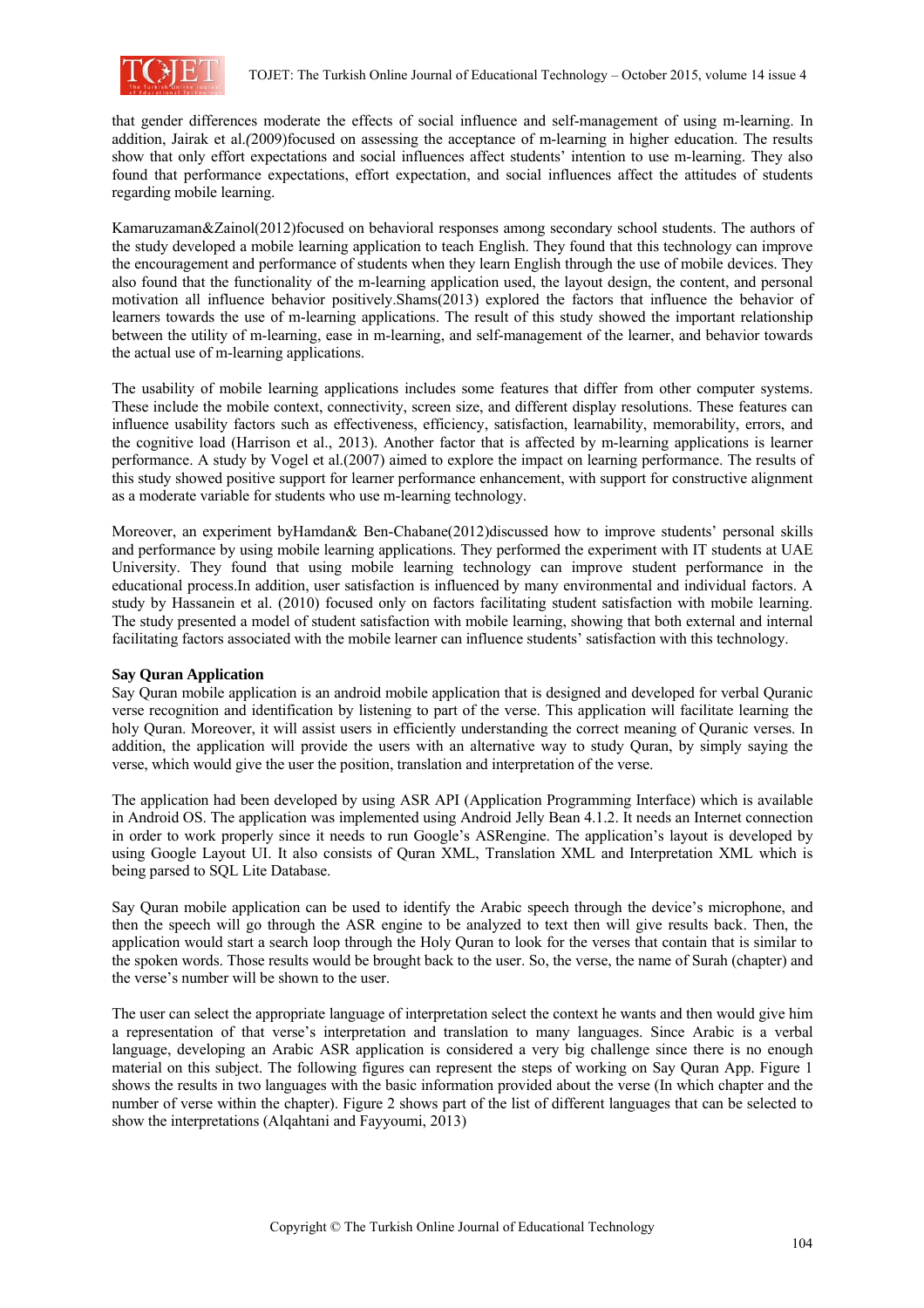



**Figure 1: Quran Verse, Verse Number, Surah/Chapter Name and Interpretation** 

| 02:27<br>ត្ត  |                                                             | امدا                                                    |
|---------------|-------------------------------------------------------------|---------------------------------------------------------|
| $\oplus$ HOME | TOATMOO <sup>1</sup><br>$\boldsymbol{\mathcal{F}}$ settings | Settings                                                |
|               |                                                             | <b>TRANSLATIONS SETTINGS</b>                            |
| ИО            |                                                             | Arabic<br>83.<br>تفسير الجلالين<br>185 MB               |
| ИО            |                                                             | Arabic<br><b>Lewis Karen</b><br>2 41 MB                 |
|               |                                                             | Azerbaijani<br>o.<br>Mammadaliyev & Bünyadov<br>1.29 MB |
|               |                                                             | Azerbaijani<br>$\cdot$<br>Musayev<br>0.92 MB            |
|               |                                                             | Bengali<br>উ.হ বুল হক<br>2 23 MB                        |

**Figure 2 : Settings of Translation** 

## **RESEARCH MODEL AND HYPOTHESES DEVELOPMENT**

Based on the literature review and previous studies that have focused on the factors affecting mobile learning applications and impact on their users, the research model for this study is composed of three dependent variables: mobile learner performance, mobile learner satisfaction, and mobile learner behavior. In addition to these dependent variables, there are four independent variables; perceived usefulness,application's ease of use, content quality, and layout design of the mobile application.

## **Perceived usefulness:**

Perceived usefulness can be defined as the perceptions of a person using a new technology that it will enhance satisfaction and performance.Many studies have shown that perceived usefulness has a strong effect on learner performance in the learning process.Perceived usefulness can have a great impact to increase productivity, enhance performance, improve effectiveness and achieve satisfaction. Also, according to Hassanein et al. (2010),high perceived usefulness will result in higher satisfaction.Thus, we hypothesize:

*H1: Perceived usefulness enhances m-learners' performance. H2: Perceived usefulness enhances m-learners' satisfaction.* 

#### **Content quality:**

Learningcontent plays a strong role in attracting and motivating students to learn. Derakhshan's (2009) study shows that content is an essential feature instudents' technological based learning experience. Furthermore,Kutluk and Gülmez (2014) find that students strongly agree that well-organized and easy-tonavigate content is an attractive feature for m-learners. Thus, learning content must provide materials that help learners to quickly access the needed information. This information can be in the form of equations, formulas,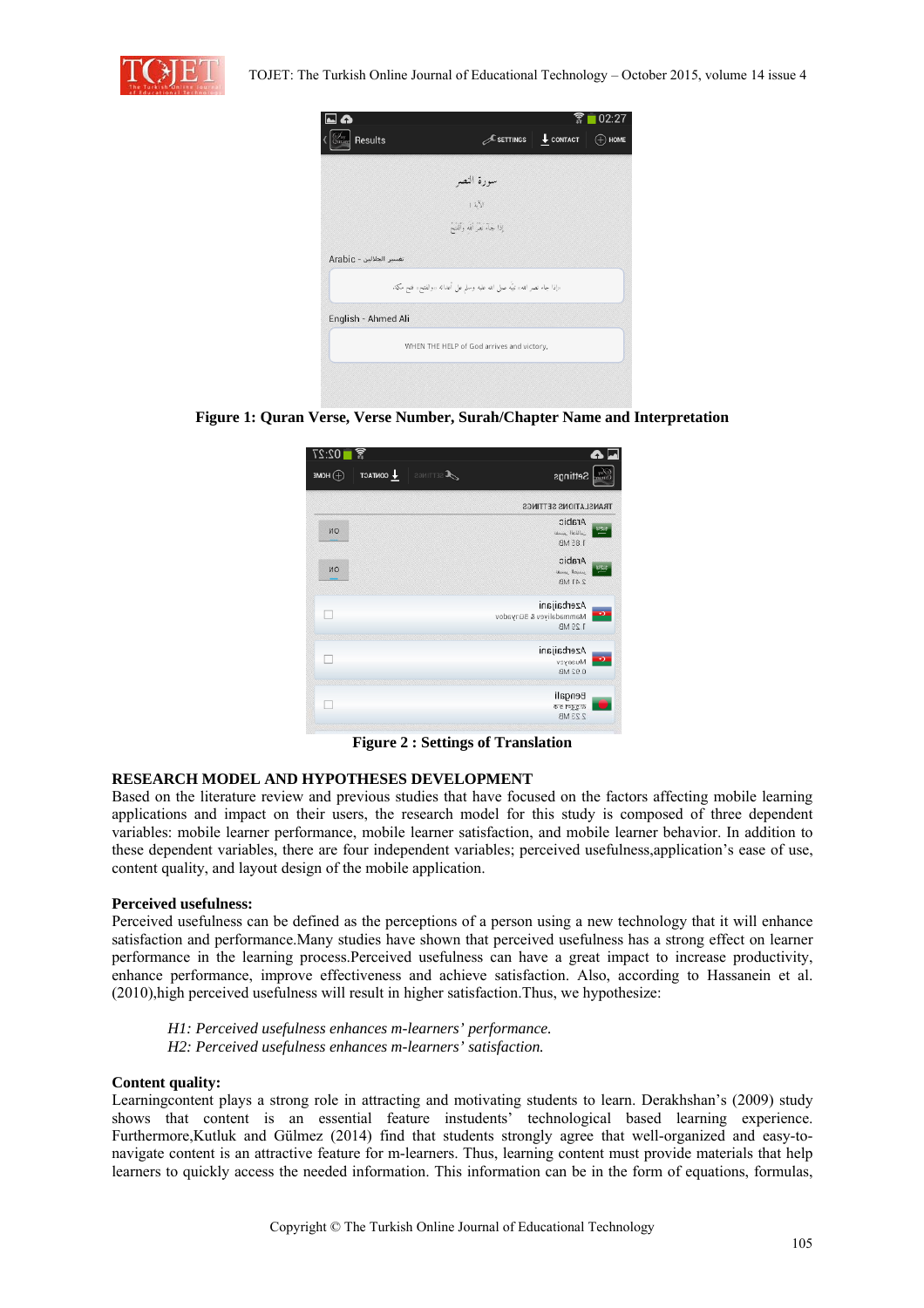

graphics, definitions, and video. Thus, having good content inspires students to learn (Bekele, 2010; Mara, 2012).In addition, the content of mobile applications should incorporate pedagogical objectives and requirements. It should be easy to navigate, and provide accurate and up-to-date information. When m-learners are exposed to good quality content, they will be happy, satisfied and more eager to learn (Kim et al., 2005; Bekele, 2010; Mara, 2012). Hence, we hypothesize the following:

*H3: Content quality enhances the level of m-learners' satisfaction. H4: Content quality enhances m-learners' behavior.* 

## **Application's ease of use:**

Ease of use is a belief about new technology which influences personal attitudes towards using that technology. According to studies of interface designfor mobile applications, there is a relationship between good interface design and ease of use for m-learning apps. Thus, when an application is difficult to use, the learners cannot use it and they may leave it. According to the study (Davis, F.D., 1989) ease of use is a construct to measure system/application quality, which is related to user-friendly application design. According to Abu-al-Aish et al.(2013) and Davis (1989),ease of use can positively affect m-learning behavior. Thus, we hypothesize:

*H5: An application's ease of use enhances m-learners' behavior*

# **Layout design**

Layout design can incorporate typographic elements, which can connect meanings. These elements should be related to each other across the mobile screen. For m-learning applications, screen size is the standard, which can be divided into menu, navigation area, and the content area, which displays the learning content (Darcey and Conder, 2012).The attractiveness of the interface layout and the colors used will have a great impact on the learner's behavior(Kamaruzaman&Zainol, 2012).

Layout design and graphic design should have the same look. Elements such as columns, margins, and icons should be placed on the screen consistently. That way, when the user understands how to use one screen, he or she will be able to understand other screens and how they work. Colors can be used to complementinformation to accomplish the purpose of the m-learning application, but should be used in moderation (Kim et al., 2005). Thus, layout design positively influences m-learner behavior (Jairak et al.,2009).

*H6: An application's layout design enhances m-learners' behavior.* 

## **M-Learners' Performance**

According to a studyby Hashim et al. (2011),learner performance can be defined as the extent to which the learner can believe that using mobile technology in learning would be of benefit.

Mobile learning can help students to take control over their learning and optimize it inside and outside the classroom through the learning environment. Therefore, learner performance suggests that learners will find that mobile learning is beneficial and useful since they learn quickly and in different locations. In the mobile learning environment, new units, activities and skills are designed to support learners in a new process of learning. In addition, the technology of m-learning can change people's thoughts, actions, feelings and skills (Vogel et al.,2007).

In the individual environment, mobile learning can empower learners with improved study and personal skills. Moreover, in a collaborative environment (such as a group of learners), mobile learning can enhance communication, problem solving, critical thinking skills, and students' responses to challenges. Learner performance will be enhanced as long as there is some interaction between learners and the mobile applications (Hamdan& Ben-Chabane, 2012).

Learners' performance can be evaluated by observing their actions. For example, their level of learning will be of higher quality, they will gain more understanding of the subject, achieve the desired learning outcomes, enjoy using the mobile application for learning, improve their collaboration with classmates, increase the productivity of their learning time, display a positive attitude toward the subject, and so on (MacCallum, 2009). Many studies focus on studying the factors that influence mobile learning; however, the present study measured the impact on learners who used the Say Quran mobile application, evaluating their performance, satisfaction, and behavioral intention to use it.

A study by Vogel and colleagues (2007) aimed to explore the impact of mobile applications on learning performance. The results of the research showed positive support for an increase in learners' performance, with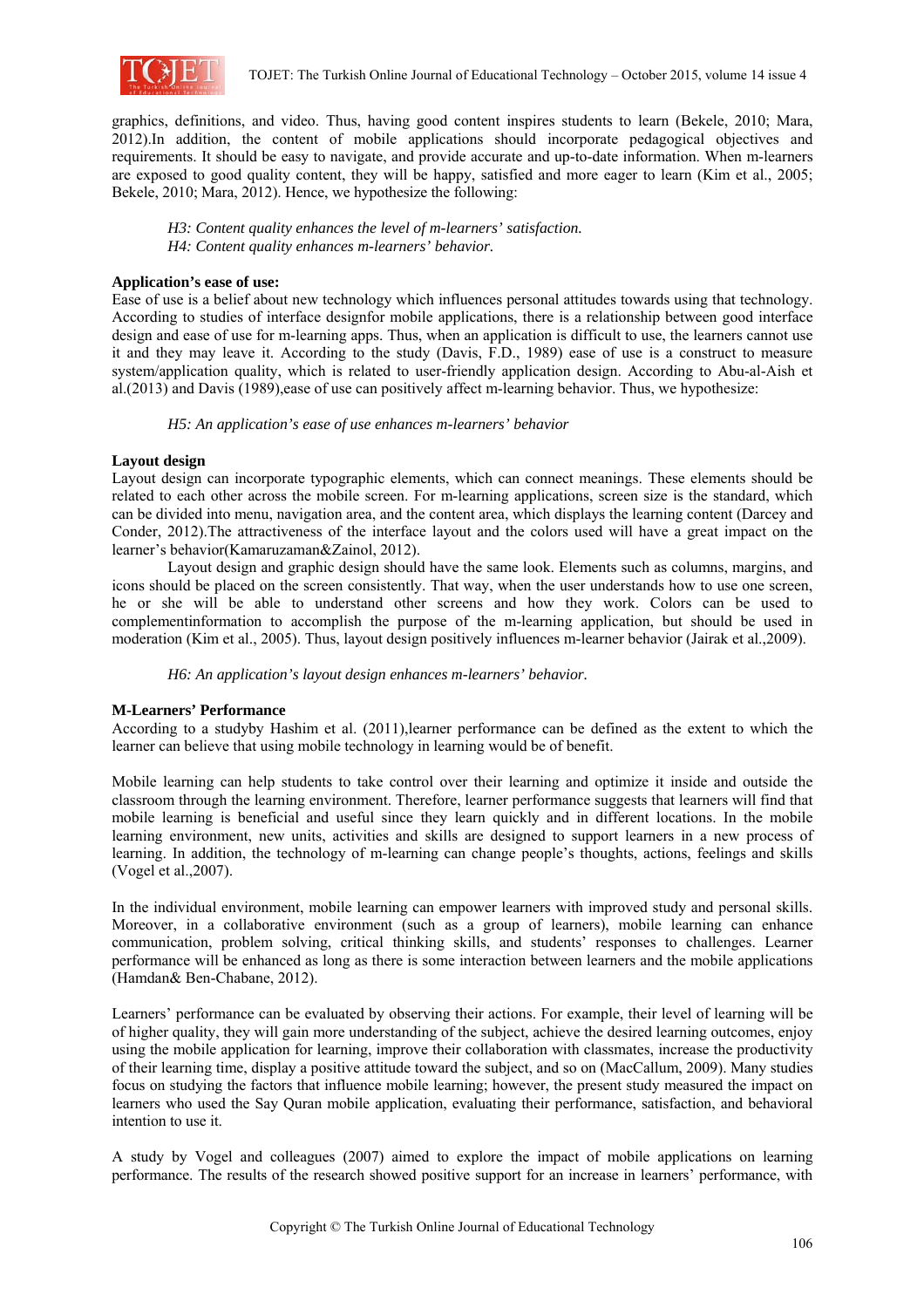

support for constructive alignment as a moderator variable for students who use m-learning technologies. Moreover, an experiment by Hamdan and Ben-Chabane (2013) discussed how to improve students' personal skills and performance by using mobile learning applications. They performed their experiment at UAE University, using IT course students, and found that using mobile learning technology can enhance student performance in the educational process. The researchers also found that the performance of a mobile learner will have a positive effect on learners' behavioral intentions to use m-learning applications(MacCallum, 2009).

# *H7: M-learners' performance enhances m-learners' behavior.*

# **M-Learners' Satisfaction**

In the field of information systems (IS), user satisfaction refers to the degree to which users feel comfortable with the systems to achieve their goals. In addition, in the field of human-computer interaction, user satisfaction refers to the affection expressions gained from interacting with a system. Therefore, satisfaction is a subjective set of interactive experiences influenced by affective elements.

Satisfaction, in most studies, can indicate characteristics of quality. When the user is satisfied with a system, it means that he or she has control, the freedom to use the system, and can therefore get what is required and needed from the system. According to Hassanein and colleagues (2010), mobile learner satisfaction can be influenced by perceived usefulness, and a high level of perceived usefulness results in higher satisfaction. Perceived usefulness can be defined as the perception of a person who uses a new technology designed to enhance his or her satisfaction and performance. With this in mind, m-learner satisfaction is greatly influenced by the application's perceived usefulness and content quality (Mara, 2012).

# *H8: M-learners' satisfaction enhances m-learners' motivation.*

# **M-Learners' Behaviors**

The behaviors of mobile learning applications' users can be defined as a set of actions in conjunction with the mlearning environment. The use of mobile learning applications provides learners with new opportunities and changes their behaviors. The behavior of m-learners is positively affected by content, ease of use, and layout and design of mobile learning applications. (Nayebi et al., 2012). Furthermore, m-learners' performance has a positive effect on their behavior. Student behavior is affected by many factors; for example, content quality can influence m-learners' satisfaction and behavior variables (Chaiprasurt*et al*., 2011). Ease of use can affect mlearners' behavior positively (Kim. *et al.,* 2005). In addition, in m-learning applications, the screen size is a standard that can be divided into menus, a navigation area, and a content area to display the learning materials (Miao, 2012). The attractiveness of the interface layout and the colors also have a great impact on learner behaviors (Kamaruzaman&Zainol, 2012).

## **M-Learners' Motivation**

There are many factors that contribute to successful practice in m-learning, and motivation is one of those factors. Motivation lies at the heart of successful learning, since motivated students are keen to learn. Motivation can be defined as a person's internal needs, desires, and wants and can determine his or her attitude (Bekele, 2010).

According to Chantorn*et al.*'s (2011) study, we can expect an increase in the satisfaction and motivation of students in online learning environments that are supported by mobile technologies. In the learning environment, and especially mobile learning, MacCallum (2009) has proven that motivation has a great impact on how learners use technology for mobile learning. He also found that learners are more likely to use mobile technology if they feel it can improve and enhance their performance. Hence, m-learners' motivation is influenced by their satisfaction; at the same time, it can affect the relationship between usefulness and m-learners' performance (Chaiprasurt et al., 2011).

Thus, content and perceived usefulness positively influence learner satisfaction with the application. Ease of use, content, and layout design also positively affect m-learners' behavior, as shown by the previous researcher (Miao, 2012).

*H9: M-learners' motivation enhances the relationship between perceived usefulness and m-learners' performance.*

The following diagram shows the proposed research model.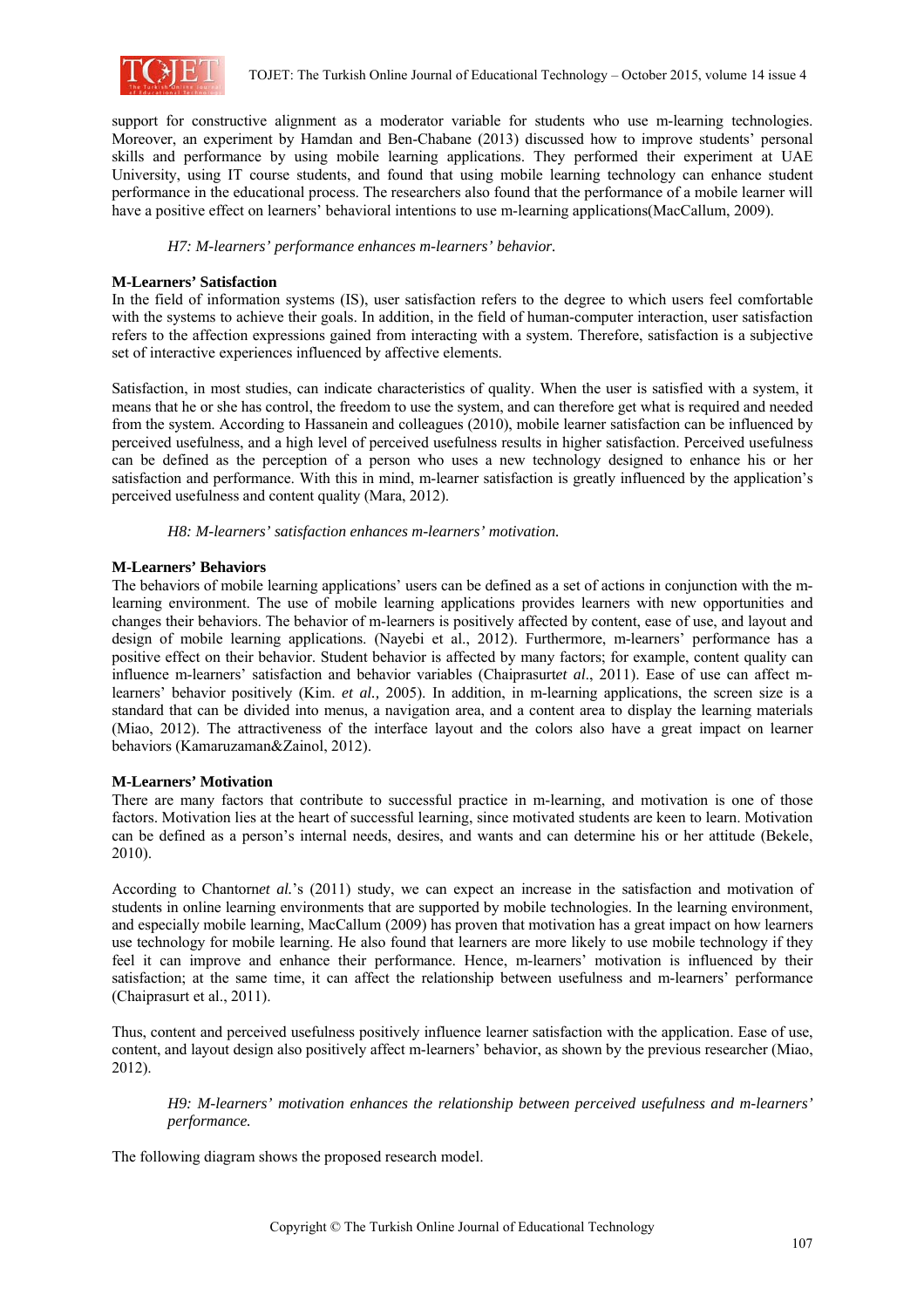



**Figure 3: Research Model**

# **RESEARCH METHODOLOGY**

# A) **Data Collection and Measurement Scales**

In order to test our model and understand the factors influencingstudents' performance, satisfaction and behavior in using the Say Quran application, an experiment was carried outusing theSay Quran application.170 students of the Computer Sciences and Information Systems College who also study the Holy Quran in cooperation with the Religion Origins College were asked to use the Say Quran application.Then, a structured questionnaire was created and distributed online for the students (both males and females) who study the Holy Quran. According to the equation used todetermine the sample size of the study (Sekaran and Bougie, 2009),the sample size of this study was about 118 participants out of a larger population of 170 students. The questionnaire contained 34 questions describing eight constructs: m-learner performance, m-learner satisfaction, m-learner motivation, m-learner behavior, perceived usefulness, content quality, ease of use, and layout/graphic design.

The questionnaire was checked and approved by a group of referees who were empowered to revise the questions as needed. Moreover, some study participants were involved in the process of vetting the questionnaire's wording during the pilot study. Not only were wordings revised, some language was revised to improve clarity, the relevance of the questionnaire items to the research concepts, and to what extent the items could clarify the study idea. Finally, the questionnaire was modified and adjusted based on referees' and the pilot study subjects' comments.

| <b>Table 1</b> : Summary 01 measurement scales |                          |                                                                                                              |  |  |
|------------------------------------------------|--------------------------|--------------------------------------------------------------------------------------------------------------|--|--|
| <b>Variable</b>                                | <b>Measurement Items</b> |                                                                                                              |  |  |
| /Construct                                     |                          |                                                                                                              |  |  |
| <b>M-learner</b>                               | $1_{-}$                  | When I use the Say Quran application, my learning skills are enhanced.                                       |  |  |
| <b>Performance</b>                             | $2_{1}$                  | I am sure that Say Quran increased my understanding of the Holy Quran.                                       |  |  |
|                                                | 3 <sub>1</sub>           | Using the Say Quran application would enable me to perform learning tasks<br>more quickly.                   |  |  |
|                                                | 4.                       | Using the Say Quran helped me to achieve my desired grade in the Holy<br>Quran course.                       |  |  |
| <b>M-learner</b>                               | 1.                       | Generally, I am satisfied with the Say Quran mobile application.                                             |  |  |
| <b>Satisfaction</b>                            | 2.                       | I became fond of the services provided to me by using the application.                                       |  |  |
|                                                | 3.                       | I will recommend this application to others.                                                                 |  |  |
| <b>M-learner Behavior</b>                      | 1.                       | When I use the Say Quran application, I plan to use mobile learning<br>applications as a part of my studies. |  |  |
|                                                | $2_{-}$                  | I will use the Say Quran application frequently in all lectures of the Holy                                  |  |  |
|                                                |                          | Quran course.                                                                                                |  |  |
|                                                | 3.                       | I am enjoying using the Say Quran m-learning app.                                                            |  |  |
|                                                | 4.                       | I will not hesitate to start the Say Quran application anywhere; I will not only                             |  |  |
|                                                |                          | use it during lectures.                                                                                      |  |  |
| <b>M-learner Motivation</b>                    | 1.                       | I like to use the Say Quran application to learn as much as possible.                                        |  |  |
|                                                | $2_{-}$                  | I want to use Say Quran and attend traditional classroom facilities.                                         |  |  |
|                                                | 3.                       | I believe that I can improve my skills by using the Say Quran application.                                   |  |  |
|                                                | 4.                       | I believe that using the Say Quran m-learning application has helped me to                                   |  |  |
|                                                |                          | learn more things I'm interested in.                                                                         |  |  |
| <b>Perceived Usefulness</b>                    | 1.                       | Using the Say Quran application would improve my learning performance.                                       |  |  |
|                                                | $2_{-}$                  | The Say Quran application would enhance my academic effectiveness.                                           |  |  |
|                                                | 3.                       | Using this application would increase my productivity (reduce the time                                       |  |  |

**Table 1**: Summary of measurement scales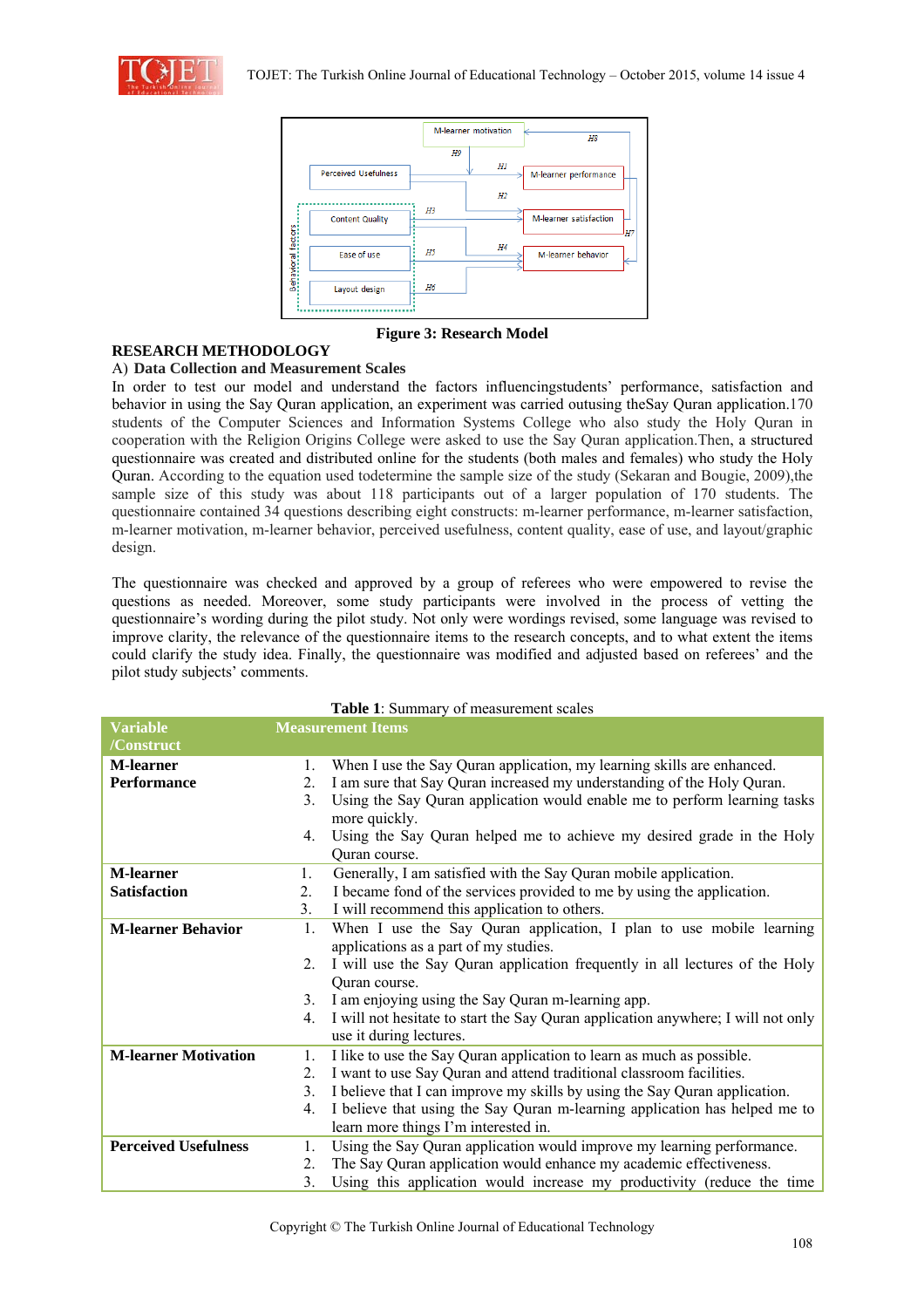

|                        | required to accomplish tasks).                                                      |  |  |  |
|------------------------|-------------------------------------------------------------------------------------|--|--|--|
|                        | Using such an m-learning application could make both teaching and learning<br>4.    |  |  |  |
|                        | easier.                                                                             |  |  |  |
| <b>Content Quality</b> | 1. I agree that the content of the Say Quran application is visibly described to    |  |  |  |
|                        | the user.                                                                           |  |  |  |
|                        | 2. I am satisfied with the contents of the Say Quran application.                   |  |  |  |
|                        | 3. I agree that the division of contents within the application is straightforward. |  |  |  |
|                        | 4. The content in the application is readable.                                      |  |  |  |
|                        | 5. I agree that the division of contents within Say Quran is easy to absorb.        |  |  |  |
|                        | 6. Voice recognition when using the Say Quran application was accurate.             |  |  |  |
|                        | 7. Voice recognition when using the Say Quran application responds quickly.         |  |  |  |
| <b>Ease of Use</b>     | I found navigating around the application screen to be easy.<br>1.                  |  |  |  |
|                        | Distinguishing the appropriate icon for the application for the needed<br>2.        |  |  |  |
|                        | information is easy.                                                                |  |  |  |
|                        | The application is user friendly.<br>3.                                             |  |  |  |
| Layout and Graphic     | The application is adapted to mobile devices' screen sizes.                         |  |  |  |
| Design                 | The Say Quran application's layout design can support both landscape and<br>2.      |  |  |  |
|                        | portrait modes seamlessly.                                                          |  |  |  |
|                        | The application is familiar to the user.<br>3.                                      |  |  |  |
|                        | I have found that the text and colors are clear.<br>4.                              |  |  |  |
|                        | I feel happy with the design of the Say Quran application.<br>5.                    |  |  |  |

#### **RESULTS OF THE STUDY A) Reliability and validity**

As for reliability and the internal consistency of measurement scales,the values of correlation coefficients of the statements of every construct are positive and statistically significant at P<0.01. Moreover, the Pearson correlation coefficients for all of the questionnaire's statements ranged from (0.971) to (0.801). Therefore, the questionnaire has a high internal consistency. The equation of Cronbach'salpha  $(\alpha)$  is used in this research in order to examine the reliability of the questionnaire. The following table shows the questionnaire coefficients' stability.As the table below demonstrates,the general stability of the research tool is equal to .9783. This means

that the questionnaire has a high rate of stability and can be applied to perform the experiment.

| <b>Variables</b>            | Cronbach's alpha | No. of items |
|-----------------------------|------------------|--------------|
| M-learner Performance       | 9389             |              |
| M-learner Satisfaction      | .9582            | 3            |
| <b>M-leaner Motivation</b>  | .8941            | 4            |
| M-learner Behavior          | 9119             |              |
| <b>Perceived Usefulness</b> | .9300            | 4            |
| <b>Content Quality</b>      | 9550             |              |
| Ease of Use                 | 9103             | 3            |
| Layout and graphical design | 9532             | 5            |
| <b>General Stability</b>    | .9783            | 34           |

**Table 2:** An illustration of Cronbach's alpha of the study variables

The arithmetical means are shown below for the scores of responses for all the study variables statements. When this mean iscompared with the 5-point scale, from 1 to 5 (High > 3, Neutral = 3 and Low < 3), it was found that results of the study are greater than the agreement point (+3), which means that all of the study variables are high because their arithmetic means are greater than 3 (Elliott and Wayne, 2006).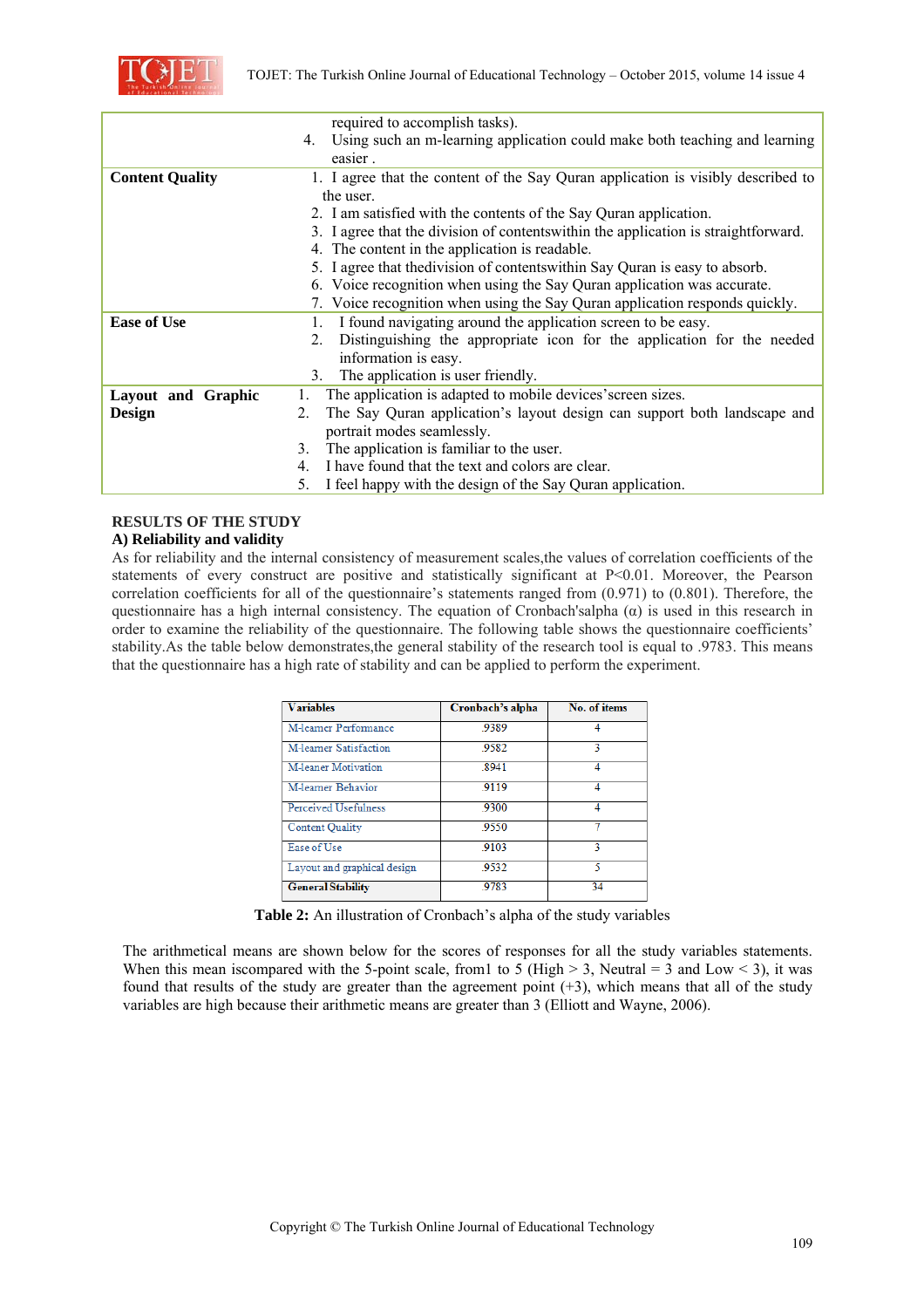

| Construct                   | Mean  | <b>Standard Deviation</b> |
|-----------------------------|-------|---------------------------|
| M-learner Performance       | 3.99  | .760                      |
| M-learner Satisfaction      | 3.95  | .788                      |
| <b>M-leaner Motivation</b>  | 3.93  | .757                      |
| M-learner Behavior          | 3.92  | 714                       |
| <b>Perceived Usefulness</b> | 3.96  | 749                       |
| <b>Content Quality</b>      | 3.84  | .761                      |
| Ease of Use                 | 3 9 7 | .773                      |
| Layout and graphical design | 3.97  | .760                      |

**Table 3:** Arithmetic mean and standard deviation for the scores

## **RESEARCH MODEL VALIDATION AND HYPOTHESES TESTING**

In this study, a principal component analysis extraction with varimax rotation was performed on all items in an exploratory factor analysis. To test preconditions of the sample, Bartlett's test of sphericity and Kaiser-Meyer-Olkin measures were used for the factor analysis. The value of Kaiser-Meyer-Olkin was .873, exceeding the recommended value of .6 (Kaiser, 1974).

| <b>KMO and Bartlett's Test</b>   |                                        |              |  |  |
|----------------------------------|----------------------------------------|--------------|--|--|
| Adequacy.                        | Kaiser-Meyer-Olkin Measure of Sampling | .873         |  |  |
| Bartlett's Test of<br>Sphericity | Approx. Chi-Square                     | 3884.0<br>89 |  |  |
|                                  | df                                     | 561          |  |  |
|                                  |                                        |              |  |  |

**Table 4:** Test of preconditions for analysis

Regression tests were conducted for hypotheses testing,in order to understand the relationship between variables and to determine the strength of the relationships. The following table is a summary of the regression analysis of the research hypotheses.

|                   |                     |             |                                    | <b>Change Statistics</b>                       |                       |             |     |     |                  |
|-------------------|---------------------|-------------|------------------------------------|------------------------------------------------|-----------------------|-------------|-----|-----|------------------|
| <b>Hypothesis</b> | R                   | R<br>Square | <b>Adjusted</b><br><b>R</b> Square | <b>Std. Error</b><br>of the<br><b>Estimate</b> | R<br>Square<br>Change | F<br>Change | dfl | df2 | Sig. F<br>Change |
|                   | .791*               | .626        | .623                               | .70388                                         | .626                  | 177.709     | 1   | 106 | .000             |
| $\overline{2}$    | .587*               | 345         | .338                               | .75777                                         | .345                  | 55.716      | 1   | 106 | .000             |
| 3                 | .606 <sup>a</sup>   | 367         | .361                               | .55582                                         | .367                  | 61.391      | 1   | 106 | .000             |
| 4                 | $.659$ <sup>*</sup> | .434        | .429                               | .49102                                         | .434                  | 81.411      | 1   | 106 | .000             |
| 5                 | .579*               | .298        | .292                               | .38380                                         | .298                  | 45.035      |     | 106 | .000             |
| 6                 | .565*               | .319        | .313                               | .37803                                         | 319                   | 49.682      | 1   | 106 | .000             |
|                   | $.577$ <sup>a</sup> | .271        | .264                               | .41626                                         | .271                  | 39.389      | 1   | 106 | .000             |
| 8                 | .6874               | .472        | .467                               | .50772                                         | .472                  | 94.607      | 1   | 106 | .000             |
| 9                 | $.728 -$            | .530        | .521                               | .45211                                         | .530                  | 59.207      | 2   | 105 | .000             |

**Table 5:** Summary of regression analysis of hypotheses

## **DISCUSSION AND CONCLUSION**

Technology in the educational process is not new, and mobile learning applications have become more pervasive. Therefore, it is necessary to understand the impact of technology used in learning options. Modern speech recognition technology has had a great effort on mobile learning applications. It helps a user to interact with the device as if he or she were talking to another person. Many studies have been conducted on the challenging characteristics of Arabic speech recognition. One of them is how to recognize verbal verses from the Quran.

A comprehensive study of every aspect about mobile learning is necessary, because mobile learning in Saudi Arabia is still in its early stages. It is important to meet the goals of various m-learning factors. This study has aimed to develop the Say Quran application and to perform experiments to verify its influence on users. The survey results confirmed nine hypotheses, and the proposed model has been confirmed. All hypotheses were accepted by the study, as did previous experimental studies (Kamaruzaman&Zainol, 2012; Mara, 2012;Miao, 2012; Chaiprasurt et al., 2011; MacCallum, 2009; Kim. *et al.,* 2005).Despite the challenges of applying the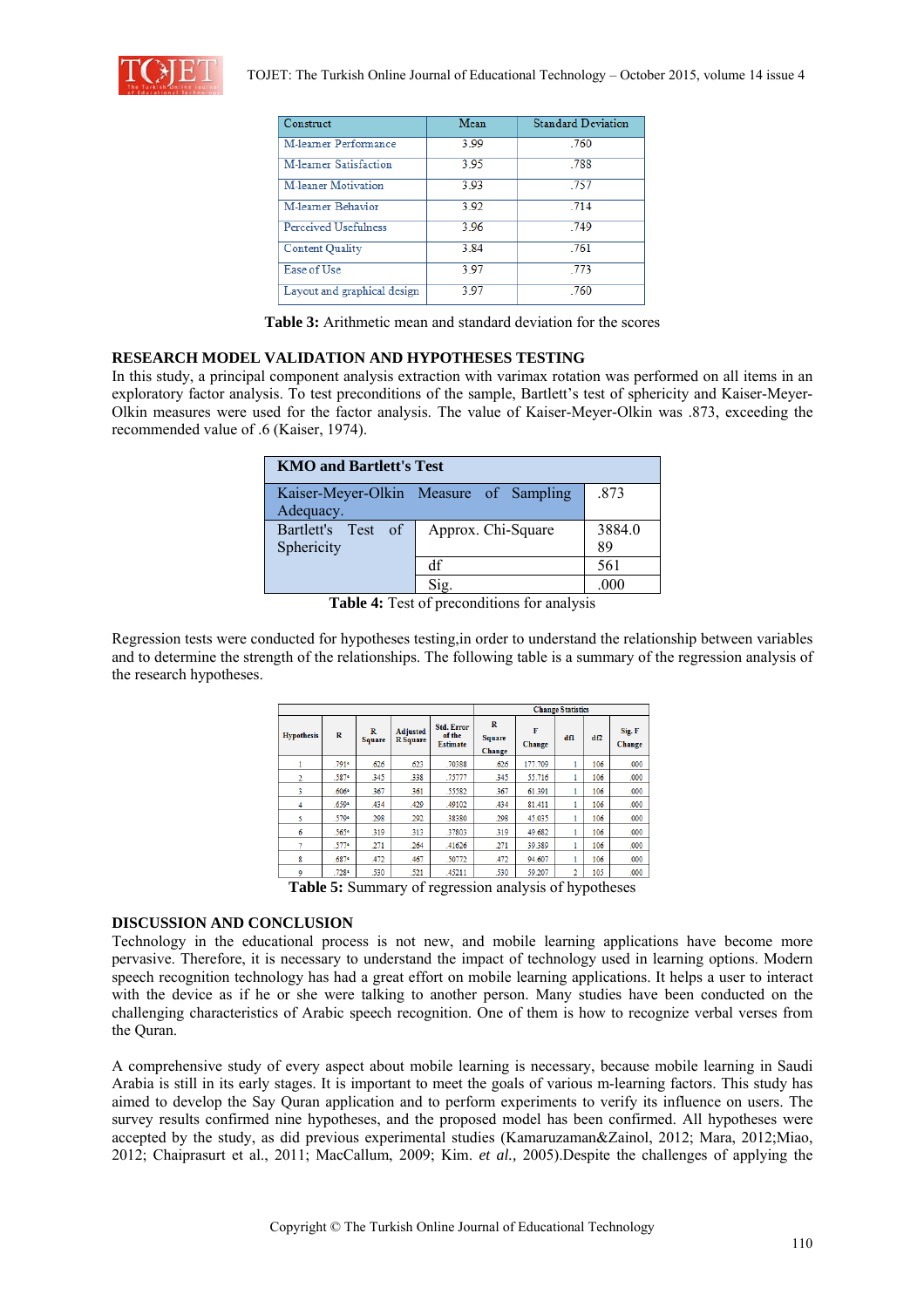

application, most respondents in the study had high satisfaction and positive attitudes towards the m-learning application. However, the study could be repeated with a larger sample size in order to generalize the results.

# **REFERENCES**

- Abu-al-Aish, A. and Love, S. (2013) 'Factors influencing students' acceptance of m-learning: An investigation in higher education',*The International Review of Research in Open and Distributed Learning,* 14.
- Abu-Zeina, D. and ElShafe, M. (2012) *Cross-word modeling for Arabic speech recognition*.Springer Science & Business Media.
- Adkins, S.S. (2013) 'The 2012-2017 Middle East mobile learning market',*Ambient Insight's 2012-2017 Middle East Mobile Learning Market: Regional Edition.*
- Ajzen, I. (1991) 'The theory of planned behavior',*Organizational Behavior and Human Decision Processes,* 50, pp. 179–211.
- Ajzen, I. and Madden, T.J. (1986) 'Prediction of goal-directed behavior: Attitudes, intentions, and perceived behavioral control',*Journal of Experimental Social Psychology,* 22, pp. 453–474.
- Alqahtani, M. and Fayyoumi, A.(2015)'Mobile application development for Quran verse recognition and interpretations', *International Journal of Interactive Mobile Technologies (iJIM)*, 9(1), pp. 19–22.
- Al-FahadFahad, N. (2009) 'Students' attitudes and perceptions towards the effectiveness of mobile learning in King Saud University, Saudi Arabia', *The Turkish Online Journal of Educational Technology – TOJET*, 8(2).
	- Alturki, U. (2013)'The readiness of students and faculties at King Saud University to integrate mobile learning',*Information Society (i-Society),International Conference*, 24-26 June 2013. IEEE, pp. 280–281. Bekele, T. A. (2010) 'Motivation and satisfaction in Internet-supported learning environments: A review.'*Educational Technology & Society*, 13 (2), 116–127.
- Chaiprasurt, C., Esichaikul, V. and Wishart, J. (2011)'Designing mobile communication tools: A framework to enhance motivation in an online learning environment',*Proceedings of the 10th World Conference on Mobile and Contextual Learning*,pp. 112–120.
- Chanchary, F.H. and Islam, S. (2011). 'Mobile learning in Saudi Arabia prospects and challenges',*Proceedings of the International Arab Conference on Information Technology (ACIT)*.Riyadh, Saudi Arabia, pp. 176–182. Available at: http://www.nauss.edu.sa/acit/PDFs/f2535.pdf
- Darcey, L. and Conder,S. (2012) Android Wireless Application Development, Vol. I: Android Essentials. New Jersey,Addison-Wesley (3rd ed.). [E-book] Available at: https://books.google.com.sa/books.
- Davis, F.D. (1989) 'Perceived usefulness, perceived ease of use, and user acceptance of information technology', *MIS Quarterly*, 13(3), pp. 319–40.
- Derakhshan, N. (2009)*Student and faculty perceptions of the features of mobile learning management systems in the context of higher education.* PhD, Oklahoma State University, Retrieved from ProQuest Dissertations and Theses database. (UMI No. AAT 1513264).
- Demuynck, K. and Laureys, T. (2002) 'A comparison of different approaches to automatic speech segmentation',*Proceedings of the 5th International Conference on Text, Speech and Dialogue*, Brno, Czech Republic, September 2002, pp. 277–284.
- Eliott, A.C. and Woodward, W.A. (2006) *Statistical analysis quick reference guidebook: with SPSS examples.*1st edn*.* [Online].Available at: http://www.amazon.com/Statistical-Analysis-Quick-Reference-Guidebook/dp/1412925606.
- Fu, F.-L., Su, R.-C., and Yu, S.-C. (2009) 'EGameFlow: A scale to measure learners' enjoyment of e-learning games',*Computers & Education*, 52(1), pp. 101–112.[Online]. Available at: http://www.sciencedirect.com/science/article/pii/S0360131508001024.
- Garaj, V. (2010) 'M-learning in the education of multimedia technologists and designers at the university level: A user requirements study',*Learning Technologies, IEEE Transactions on*, 3(1), pp. 24–32.
- Harrison, R., Flood, D. & Duce, D.(2013)'Usability of mobile applications: literature review and rationale for a new usability model',*Journal of Interaction Science,*1,pp. 1–16.
- Hamdan, K. and Ben-Chabane, Y. (2013) 'An interactive mobile learning method to measure students' performance',*QScience Proceedings*,12th World Conference on Mobile and Contextual Learning (mLearn 2013),Qatar.
- Hashim, A.S., Ahmad, W.F.W. and Ahmad, R.(2011) 'Mobile learning course content application as a revision tool: The effectiveness and usability',*Pattern Analysis and Intelligent Robotics (ICPAIR*).Tronoh, Malaysia, 2001.Computer& Informatics Science Department, University of Teknol: pp. 184187.
	- Hassanein, K., Head, M., & Wang, F. (2010) 'Understanding student satisfaction in a mobile learning environment: the role of internal and external facilitators',*2010 Ninth International Conference on Mobile Business and 2010 Ninth Global Mobility Roundtable (ICMB-GMR)*, pp.289–296.
- Huet, J.-M. andTcheng, H.(2010) *What if telecoms were the key to the third industrial revolution?(GlobalEdition)*.[Online].Available at: http://books.google.com.sa/books